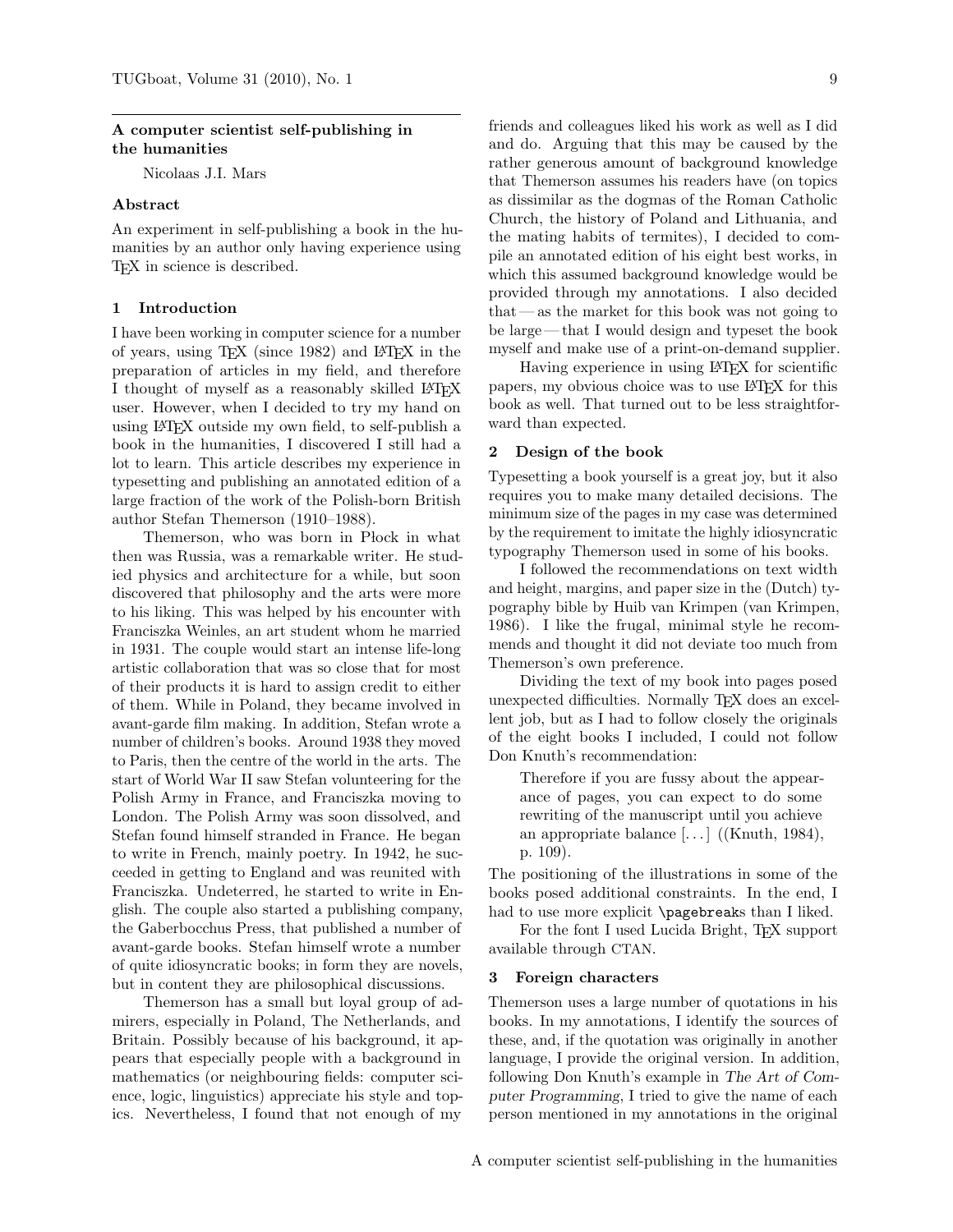script as well. This required some limited use of Cyrillic, Greek, Hebrew, and Chinese characters. (I should have used some Arabic too, but the manual of ArabTEX was sufficiently abhorrent to scare me away from that. Maybe in the next edition of my  $book...$ )

For Chinese, I used the CJK package and, as for music (see below), I kept the Chinese text in a separate LAT<sub>EX</sub> document, to be processed independently with the result included in my book as a picture.

The Internet proved to be very helpful to get this to work. Actually, far too much help is available on the topic of getting LATEX to output Chinese characters. The final, simple, authoritative Guide to typesetting a few Chinese characters in your LATEX document still has to be written.

In retrospect, I wish I had used X<sub>T</sub>T<sub>F</sub>X with Unicode uniformly, rather than the mixture of encodings I have now.

#### 4 Special symbols

Themerson introduced a number of symbols of his own invention whenever he felt the need. In his book factor T, he argued that it would be convenient if we could attach an indicator for time to nouns, similar to the way we can have verb forms indicating past, present, and future. He invented a set of small clock-like symbols to indicate the time of validity of the noun, leading to expressions like My dog  $\odot$  barked.

to indicate that my dog barked a number of times in the past.

As these non-standard symbols are not in any font I could find, I used METAPOST to recreate them. This turned out to be relatively easy. The symbol, enlarged



was defined in the file factor.mp as:

```
prologues:=2;
beginfig(2);
r=10mm;
thick:=r/5;
thin:=r/8;
deel:=1/3;
cos30:=sqrt(3/4);z0=(0,0);z1=-z3=(r,0);z2=-z4=(0,r);z7=z0+(-cos30*r, 0.5*r);
z8=z0+(-cos30*r,-0.5*r);
z9=z0+(-0.5*r,-cos30*r);
pickup pencircle scaled thick;
```

```
draw z1..z2..z3..z4..cycle;
pickup pencircle scaled thin;
draw z0--z7;
draw z3..deel[z3,z0];
draw z8..deel[z8,z0];
draw z9..deel[z9,z0];
endfig;
```
#### end

Running METAPOST on this file creates an output file factor.2 which can be used in LATEX by \includegraphics simply by renaming the file into factor2.mps. (This, by the way, is an example of hocus-pocus which I largely discovered by trial and error, and for which the documentation I have seen is quite insufficient.)

# 5 Music

Themerson included a few bars of music in his books, and having read about MusiXT<sub>F</sub>X (Taupin, Mitchell, and Egler, 2000), I decided to give it a try. The manual of this package is quite detailed, and not knowing much of the terminology of musical scores, it was not easy to understand what I had to do to get something like:



\instrumentnumber{1}% \smallmusicsize \setstaffs1{1}% \generalsignature{-1}\relax \generalmeter{\meterfrac34}% \nobarnumbers \startextract  $\notes\ibu0h0\qb0<sub>u</sub>f\qb0<sub>u</sub>f\qb0<sub>u</sub>g\tbu0\qb0<sub>u</sub>g\en$ \bar  $\notes\ib11i0\qb1<sub>u</sub>h\qb1<sub>u</sub>i\th11\qb1<sub>u</sub>$ en \bar \notes\ibl2i0\qb2 h\tbbl2\qb2 g\qb2 k\tbl2\qb2 g\en \bar  $\label{thm:4} $$\ntotes\ib13i0\qb3_b\tbb13\qb3_b\rbb3\j\tb13\qb3_b\h\en$ \bar  $\label{thm:1} $$\ntes\ibu4h0\qb4_\f\qb4_\f\qb4_\h\tbu4\qb4_\h\en$ \bar  $\n\notesize \not\hspace{0.3mm} \not\hspace{0.3mm} \not\hspace{0.3mm} \not\hspace{0.3mm} \not\hspace{0.3mm} \not\hspace{0.3mm} \not\hspace{0.3mm} \not\hspace{0.3mm} \not\hspace{0.3mm} \not\hspace{0.3mm} \not\hspace{0.3mm} \not\hspace{0.3mm} \not\hspace{0.3mm} \not\hspace{0.3mm} \not\hspace{0.3mm} \not\hspace{0.3mm} \not\hspace{0.3mm} \not\hspace{0.3mm} \not\hspace{0.3mm} \not\hspace{$ \bar  $\label{eq:1} $$\ntes\ibl0i0\qb0_ii\qb0_ii\qb0_1\tbl0\qb0_ii\en$ \bar  $\label{thm:4} $$\nto \t\is{1110\qb1_{j}\tbl1\qb1_{j}\ql_{j}\en}$$$ \endextract \end{music} resulted in the (in my view) quite acceptable result above.

I also found out that by now running LAT<sub>EX</sub> on my book at every iteration was somewhat timeconsuming, so I decided to keep runs of MusiXT<sub>F</sub>X outside my main document. I ran LATEX on a small